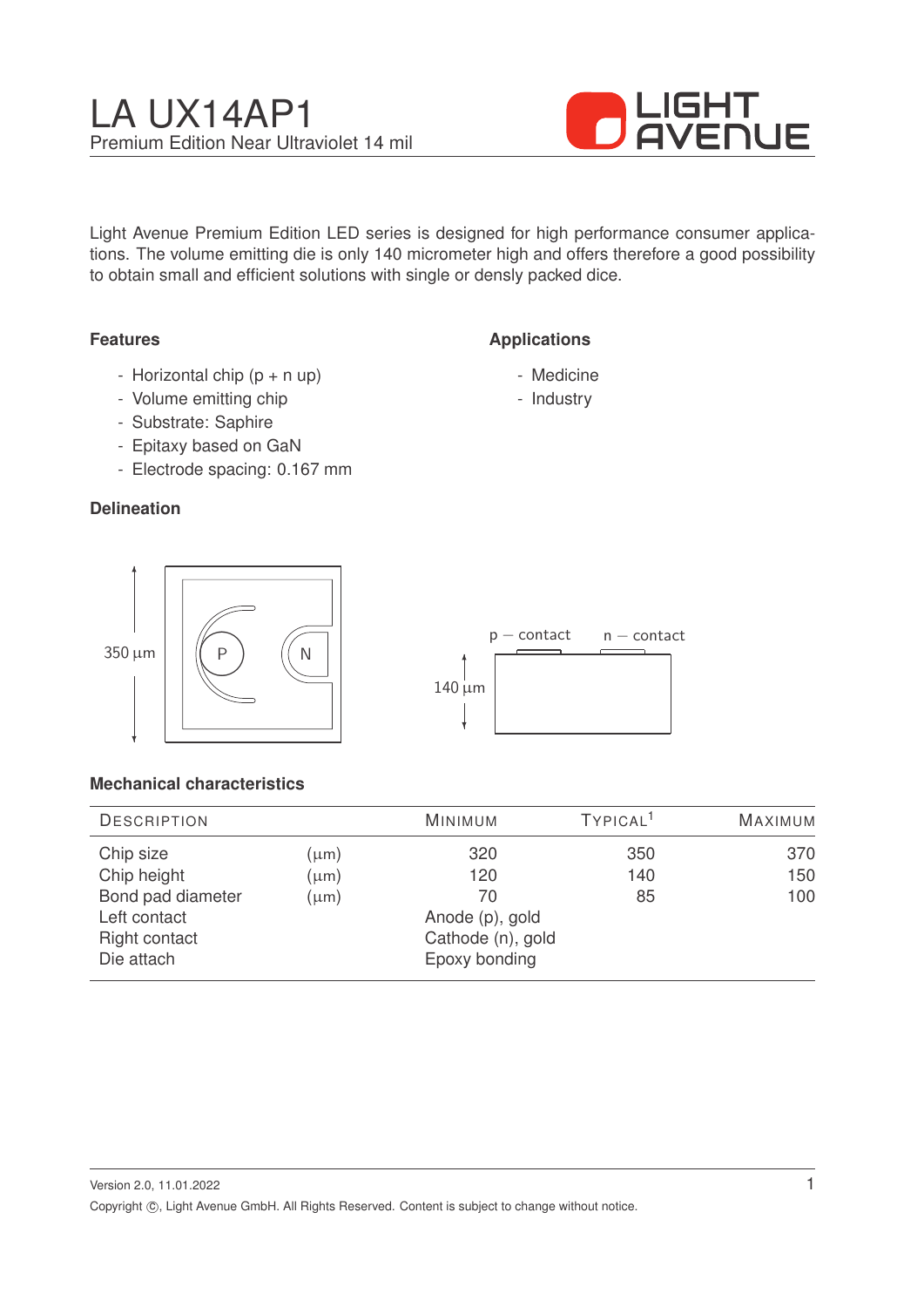

# Electro-optical characteristics ( $T_A = 25^{\circ} \text{C}$ )<sup>2</sup>

| <b>PARAMETER</b>                                                       | <b>SYMBOL</b>                                  | CONDITION                                                                           | MIN.                   | TYP <sup>1</sup> | Max.        | Unit     |
|------------------------------------------------------------------------|------------------------------------------------|-------------------------------------------------------------------------------------|------------------------|------------------|-------------|----------|
| Forward voltage<br>Reverse voltage<br>Peak wavelength<br>Radiant power | $V_F$<br>$V_R$<br>$\lambda_{peak}$<br>$\Phi_e$ | $I_F = 20 \text{ mA}$<br>$I_R = 10 \mu A$<br>$I_F = 20 \text{ mA}$<br>$I_F = 20$ mA | 2.80<br>5<br>395<br>16 | 3.20             | 3.60<br>410 | nm<br>mW |

# $\mathsf{Maximum}$  ratings  $(T_A = 25^{\circ} \mathsf{C})^3$

| PARAMETER                   | <b>SYMBOL</b> | <b>VALUE</b> | Unit         |
|-----------------------------|---------------|--------------|--------------|
| Operating temperature range | $T_{op}$      | $-3085$      | $^{\circ}$ C |
| Forward current             | $1_F$         | $($ (        | mA           |
| Pulse current               | $_{IP}$       | 100          | mA           |
| Junction temperature        | $T_{\it i}$   | 120          | $^{\circ}$ C |

# **Binning**  $(I_F = 20 \text{ mA})$

|                           |      | WAVELENGTH (NM) |                  |                 |             |         |                  |                 |
|---------------------------|------|-----------------|------------------|-----------------|-------------|---------|------------------|-----------------|
|                           |      | $395 -$         | $397.5 -$        | $400 -$         | $402.5 -$   | $405 -$ | $407.5 -$        | $410 -$         |
|                           |      | 400             | 402.5            | 405             | 407.5       | 410     | 412.5            | 415             |
| Radiant power $(mW) > 20$ | >16  | W <sub>19</sub> | WM <sub>19</sub> | X <sub>19</sub> | <b>XM19</b> | Y19     | YM <sub>19</sub> | Z <sub>19</sub> |
|                           |      | W20             | <b>WM20</b>      | X20             | <b>XM20</b> | Y20     | <b>YM20</b>      | Z <sub>20</sub> |
|                           | > 25 | W <sub>21</sub> | <b>WM21</b>      | X <sub>21</sub> | <b>XM21</b> | Y21     | <b>YM21</b>      | Z <sub>21</sub> |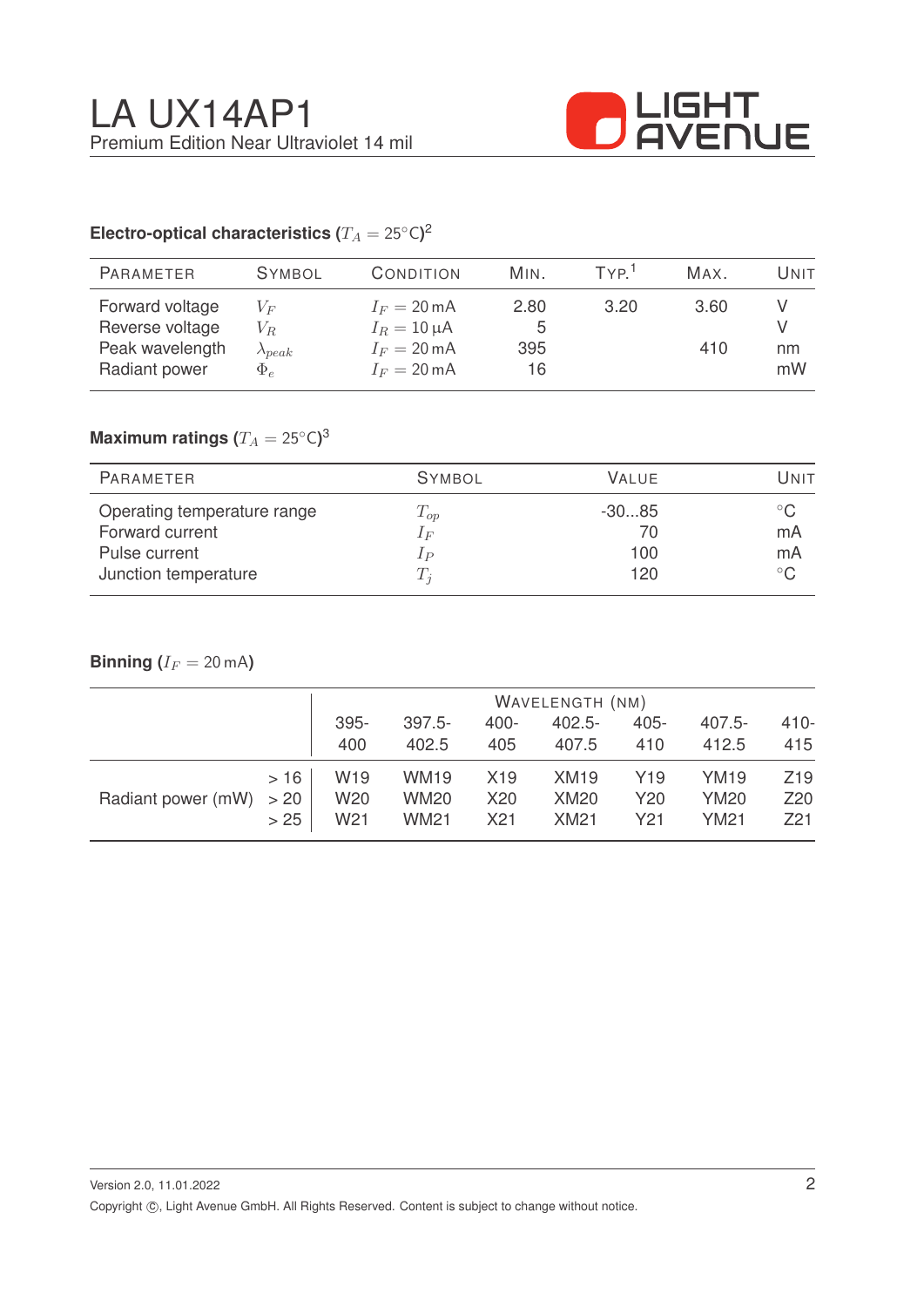

### **Handling and Storage Conditions**

Storage time for wafers in sealed condition is not limited by the die itself, but may be limited by the adhesion of the blue foil (storage ambient conditions:  $T_a = 15...30^{\circ}$ C; relative humidity: < 60%, vertical storage). Customer has to make sure that there is no glue from the adhesive foil on the backside either by a die shear test or by visual inspection of the backside before production. The hermetically sealed shipment lot shall be opened under temperature and moisture controlled cleanroom environment only. Customers have to follow the according rules for desposition as the material can be hazardous for humans and the environment. Chips are placed on a blue foil, which may contain the following substance in a concentration of circ.18% wt: Bis (2 ethyl(hexyl)phthalate) (DEHP) [CAS #: 117-81-7; EC # 204-211-0]. Dice have to be handled ESD sensitive.

#### **Packing**

Chips are placed on a blue foil inside a 6 inch ring or alternatively on a blue foil (mylar). For shipment the wafers of a shipment lot are arranged to stacks. Please use the recycling operators familiar to you. If required you can ask for our help. Please get in touch with your nearest sales office. By agreement we will take packing material back, if sorted. Transport costs of any kind must be paid by customers. For packing material that is returned to us unsorted or which we are not obliged to accept, any costs incurred will be invoiced to you.

#### **Design Objectives**

The chip design was developed and released based on the producer's standard assembly procedures and packaging. Bond strength properties are in accordance to MIL-STD-750D, method 2037. Whether the chip fits to the customer's products with its according die and wire bond procedures and packaging must be evaluated by the customer himself. If workability problems arise after this release a mutually conducted problem solving procedure has to be set up, if the chips are suspected of contributing to the problems.The chips are produced with best effort, but on chip level a subset of the chip characteristics can be determined only. Performance of the chip in the customer's products can only be determined by the customer himself.

#### **Returns and Complaints**

For complaints and returns of material a RMA-number is necessary. Samples for analysis purposes can be send to us without credit.

### **Shipping Conditions**

If not otherwise arranged, the "General Terms of Business of Light Avenue GmbH" apply for any shipment. If this document is not familiar to you, please request it at our nearest sales office.

Version 2.0, 11.01.2022 Copyright ©, Light Avenue GmbH. All Rights Reserved. Content is subject to change without notice.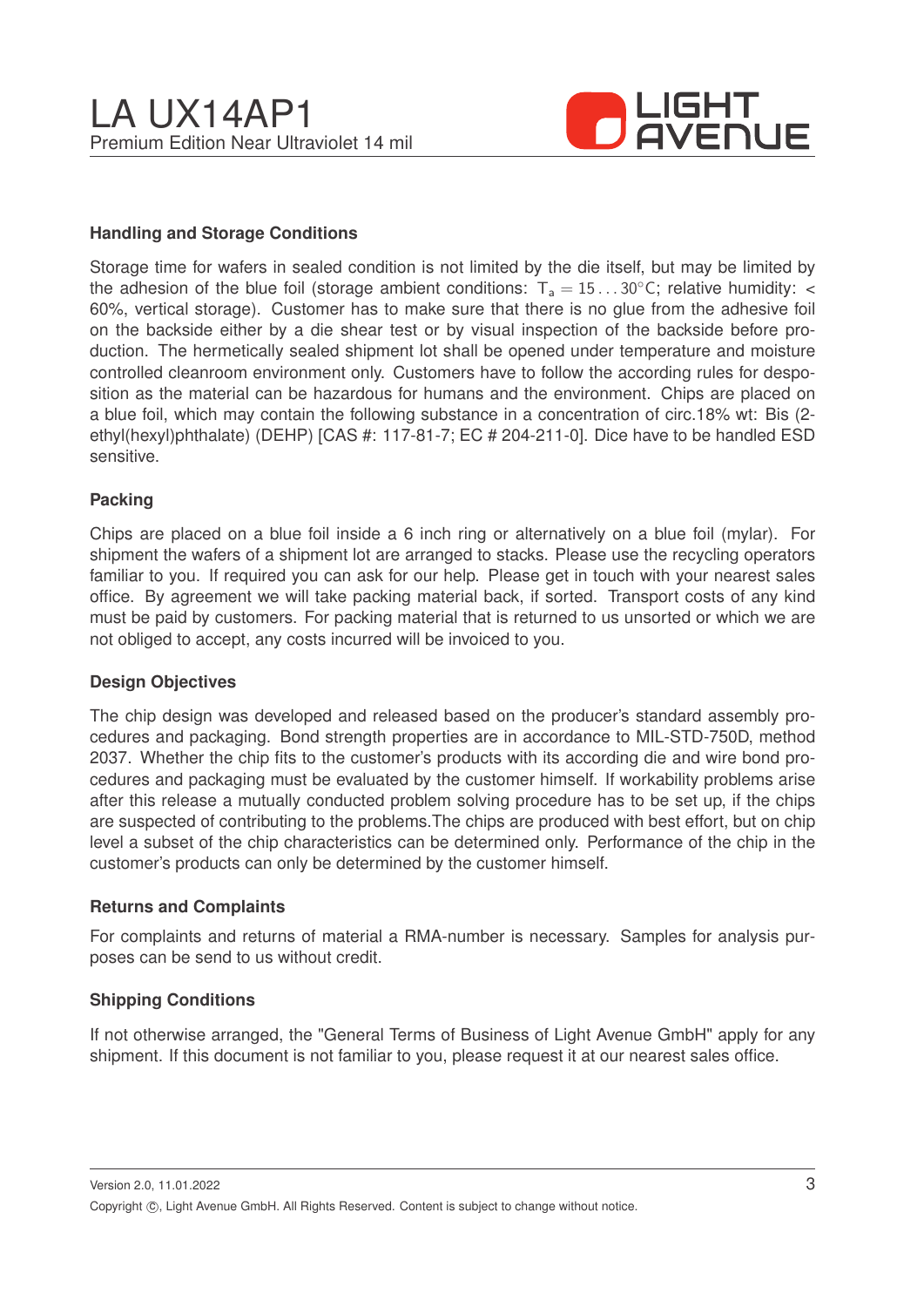

### **Disclaimer Attention please!**

- **Components used in life-support devices or systems must be expressly authorized for such purpose!**

Critical components<sup>4</sup> may only be used in life-support devices<sup>5</sup> or systems with the express written approval by us.

- All products, product specifications and data to improve reliability, function, design or otherwise are subject to change without notice .
- Light Avenue GmbH, its affiliates, agents, and employees, and all persons acting on its or their behalf, disclaim any and all liability for any errors, inaccuracies or incompleteness contained in any datasheet or in any other disclosure relating to any product. Light Avenue makes no warranty, representation or guarantee regarding the suitability of the products for any particular purpose or the continuing production of any product. To the maximum extent permitted by applicable law, Light Avenue disclaims (i) any and all liability arising out of the application or use of any product, (ii) any and all liability, including without limitation special, consequential or incidental damages, and (iii) any and all implied warranties, including warranties of fitness for particular purpose, non-infringement and merchantability. Statements regarding the suitability of products for certain types of applications are based on Light Avenue's knowledge of typical requirements that are often placed on Light Avenue's products in generic applications. Such statements are not binding statements about the suitability of products for a particular application. It is the customer's responsibility to validate that a particular product with the properties described in the product specification is suitable for use in a particular application. Parameters provided in datasheets and/or specifications may vary in different applications and performance may vary over time. All operating parameters, including typical parameters, must be validated for each customer application by the customer's technical experts. Product specifications do not expand or otherwise modify Light Avenue's terms and conditions of business, including but not limited to the warranty expressed therein. Except as expressly indicated in writing, Light Avenue's products are not designed for use in medical, life-saving, or life-sustaining applications or for any other application in which the failure of the Light Avenue product could result in personal injury or death. Customers using or selling Light Avenue products not expressly indicated for use in such applications do so at their own risk. Please contact authorized Light Avenue personnel to obtain written terms and conditions regarding products designed for such applications. No license, express or implied, by estoppel or otherwise, to any intellectual property rights is granted by this document or by any conduct of Light Avenue. Product names and markings noted herein may be trademarks of their respective owners.
- The information describes the type of component and shall not be considered as assured characteristics. Due to technical requirements components may contain dangerous substances. For information on the types in question please contact our Sales Organization.
- Lead free product RoHS compliant.
- The quality level of the final visual inspection shall comply to an AQL of 1.0 (according to MIL-STD-105E, level II), if the customer performes an incoming visual inspection of a shipment.